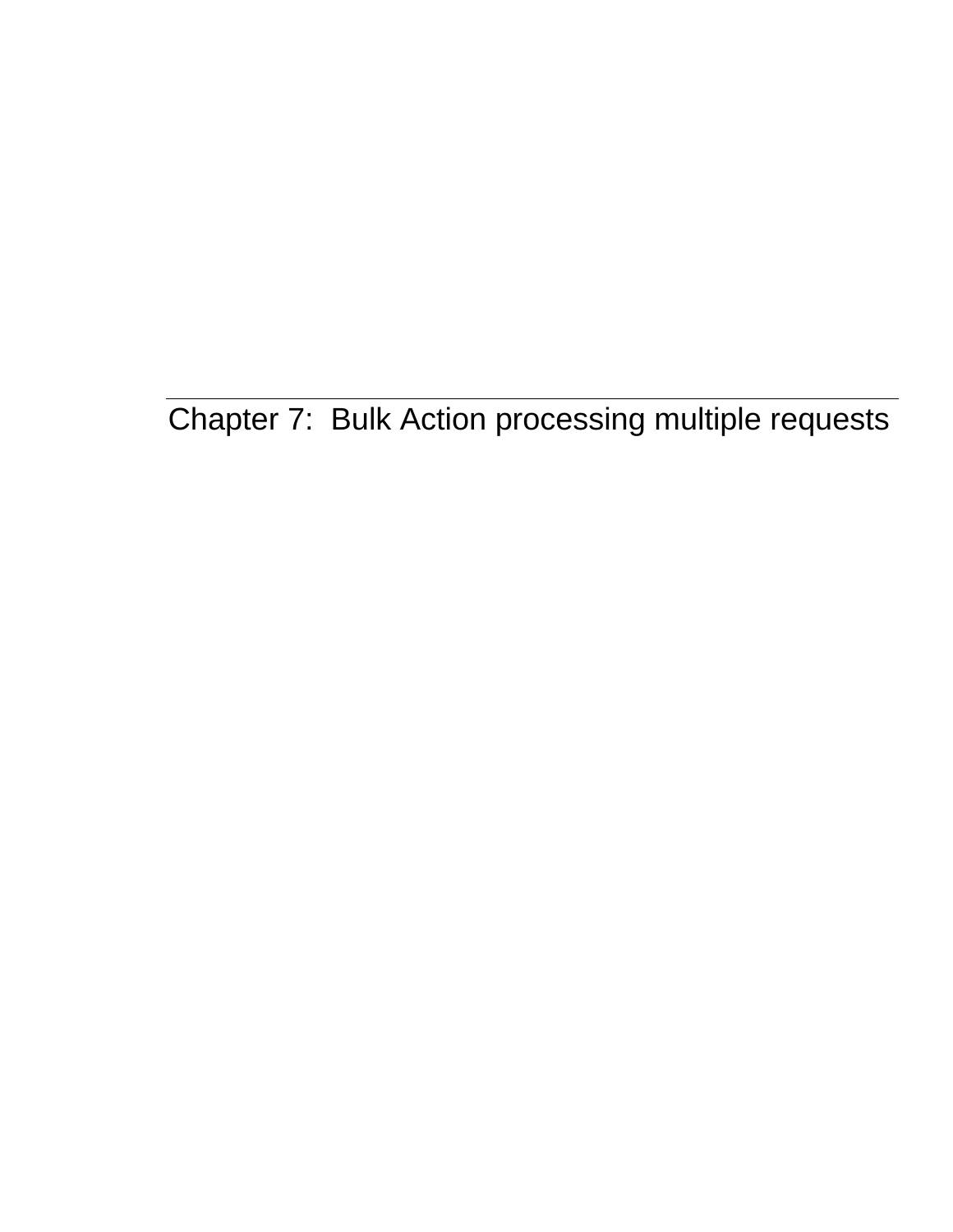## **When to use Bulk action processing on multiple requests**

You may process multiple requests requiring the same activity using **Bulk Action**. All requests to be processed together must have the same action and particulars.

For instance, if you are processing multiple requests with 'Answer Non-Supply' you should be selecting the same reason for non-supply for that group, such as "In Use on Loan".

There are many VDX actions that can be efficiently processed 'in bulk'.

- Received
- Returned
- Answer Will Supply (group being processed must be same reason for Will Supply)
- Answer Conditional (group being processed must be same condition)
- Answer Non-Supply (group being processed must be same reason for Non-Supply)
- Shipped (group being processed must be same due date and loan conditions)
- Recalled
- Checked-In

## **Selecting requests for bulk action:**

1. Select the small box to the left of the individual requests you want to process with Bulk Action. This puts a check mark on the items you select. You can also use Select all and Deselect all.

| Number of Results: 5                                                                                                     |
|--------------------------------------------------------------------------------------------------------------------------|
| <b>Bulk Action: B</b> Select all <b>Deselect all Bulk Action</b>                                                         |
|                                                                                                                          |
| ✔<br>Perth: 15878979 / BruceCountyMN: 15878978                                                                           |
| The boys in the boat - nine Americans and their epic quest for gold at the 1936 Berlin Olympics **11 Jan return please** |
| Brown, Daniel 1951-   ISBN: 9780670025817                                                                                |
| <b>Notes:</b> Thanks for your email.,                                                                                    |
| Status: In Process: Authorisation: For Manual Acknowledgement Last Action: REQUEST-Indication:08 Nov 2017                |
|                                                                                                                          |
| $\checkmark$<br><b>Perth: 15878960 / BruceCountyMN: 15878958</b>                                                         |
| The life we bury - a novel **20 Jan return please**                                                                      |
| Eskens, Allen 1963-.   ISBN: 9781616149987 (paperback)                                                                   |
| Notes: Thanks for your email.,                                                                                           |
| Status: In Process: Authorisation: For Manual Acknowledgement Last Action: REQUEST-Indication:08 Nov 2017                |
|                                                                                                                          |

2. Select '**Bulk Action'** button to submit selected requests for bulk authorization. A bulk action authorization screen will display.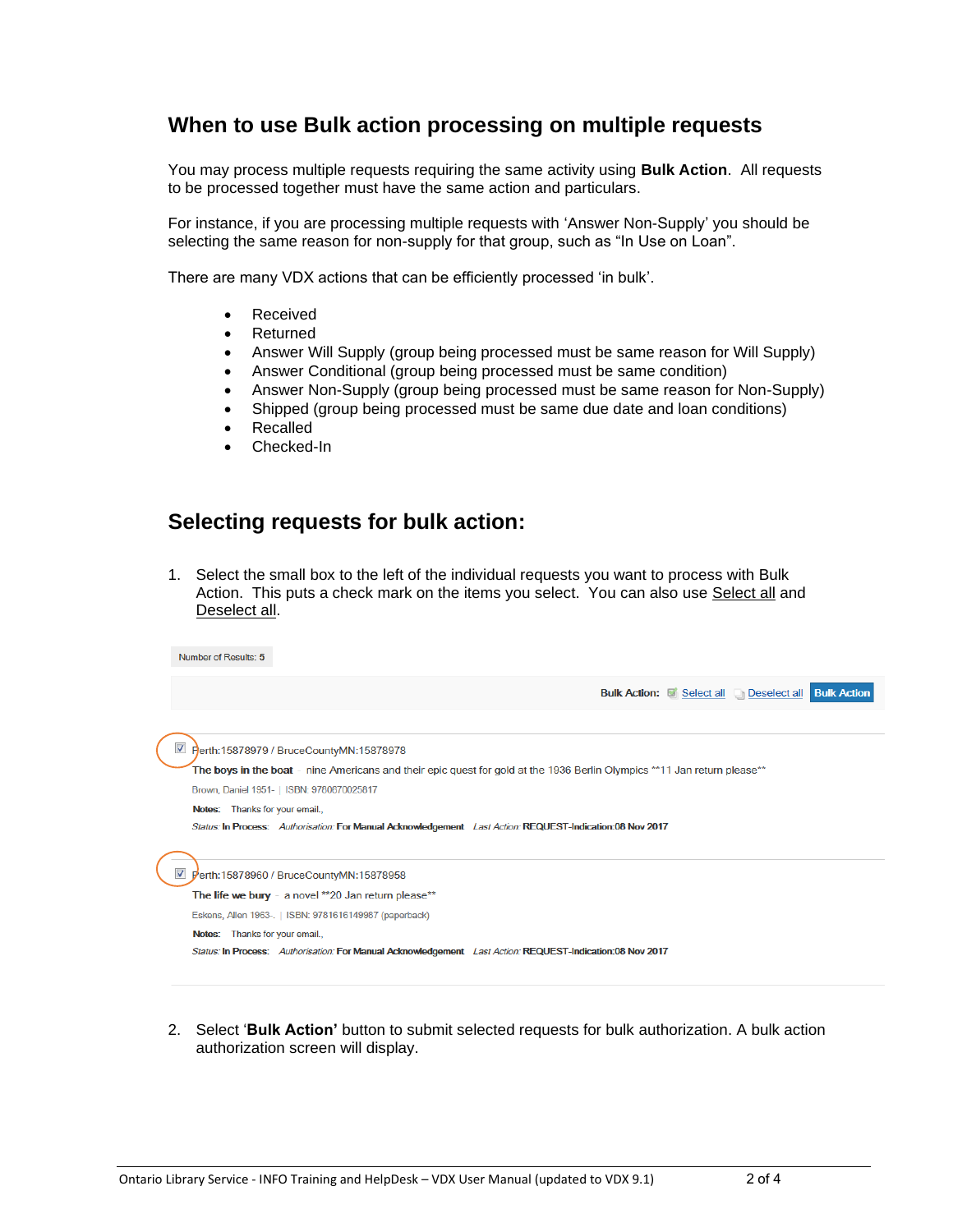*Example of Bulk Action / Authorization screen*

**Bulk Action / Authorisation** 

|  | <b>ILL Numbers</b> | Enter ILL numbers, separated by blanks or commas                        |  |  |  |
|--|--------------------|-------------------------------------------------------------------------|--|--|--|
|  |                    | 15191110,15200606,15209047,15205370                                     |  |  |  |
|  |                    |                                                                         |  |  |  |
|  |                    |                                                                         |  |  |  |
|  |                    |                                                                         |  |  |  |
|  |                    |                                                                         |  |  |  |
|  |                    |                                                                         |  |  |  |
|  |                    |                                                                         |  |  |  |
|  |                    |                                                                         |  |  |  |
|  |                    | Select either an action, authorisation status or process status for all |  |  |  |
|  |                    |                                                                         |  |  |  |
|  | Action             | Returned                                                                |  |  |  |
|  |                    |                                                                         |  |  |  |

|                             | <b>Action Returned</b> |                          |  |  |
|-----------------------------|------------------------|--------------------------|--|--|
| <b>Authorisation Status</b> |                        |                          |  |  |
|                             |                        | <b>Submit</b> Reset Form |  |  |

**Bulk Action/Authorisation Report** 

## **Choose a bulk action:**

- 1. Select the desired bulk action from the **Action** pull down menu and Submit.
- 2. Respond accordingly to the next screen by entering the details for the selected action. This information should apply to all the requests selected.

*For example*:

- Select 'Returned" from Action pull down menu and Submit.
- This displays the ILL request form for the 'Action: Returned' state.
- 3. Add a Public and/or Private Note if appropriate and 'Submit'. Any note you enter would need to apply to all of the requests in the bulk action.
- 4. The **Bulk Action/Authorization Report** indicates which requests were successful. If some of them were not, check the status.

| Successful                       |                                                                                                  |
|----------------------------------|--------------------------------------------------------------------------------------------------|
| 15191110<br>15200606<br>15209047 | One of the requests<br>"Failed" the bulk action<br>because it was in a Not<br>Supplied state and |
| <b>Failed</b>                    | therefore inappropriate<br>to update to "Returned"                                               |
|                                  |                                                                                                  |
| 15205370                         | Selected Bulk Action 'Returned' is not applicable to this request.                               |

the requests